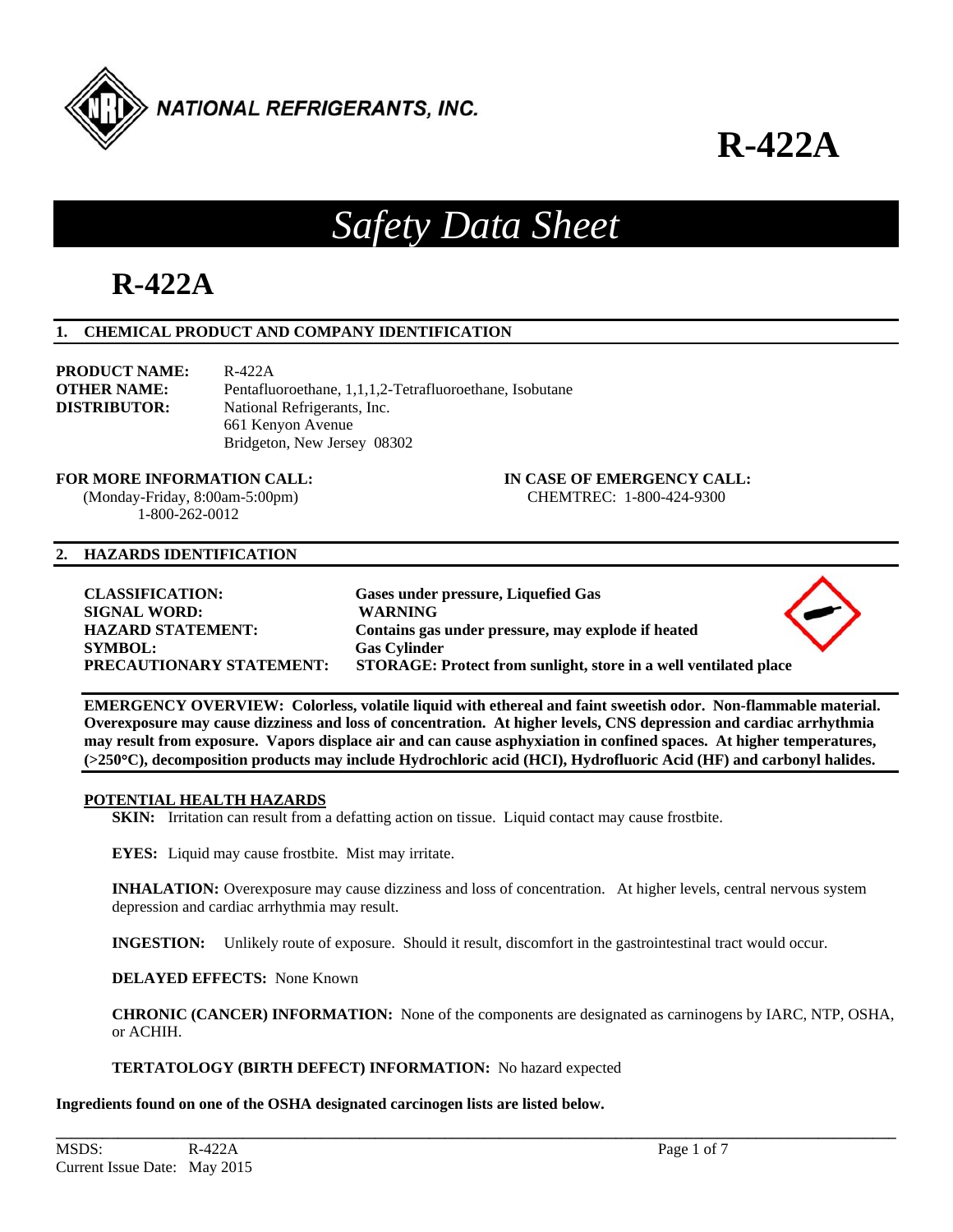

| <b>INGREDIENT NAME</b><br>No ingredients listed in this section | <b>NTP STATUS</b> | <b>IARC STATUS</b> | <b>OSHA LIST</b> |
|-----------------------------------------------------------------|-------------------|--------------------|------------------|
| 3. COMPOSITION / INFORMATION ON INGREDIENTS                     |                   |                    |                  |
| <b>INGREDIENT NAME</b>                                          | <b>CAS NUMBER</b> | WEIGHT %           |                  |
| Pentafluoroethane                                               | $354 - 33 - 6$    | 85.1%              |                  |
| 1,1,1,2-Tetrafluoroethane                                       | 811-97-2          | 11.5%              |                  |
| Isobutane                                                       | $75 - 28 - 5$     | 3.4%               |                  |

#### **COMMON NAMES and SYNONYMS**

R-422A; HFC422A

There are no impurities or stabilizers that contribute to the classification of the material identified in Section 2

#### **4. FIRST AID MEASURES**

- **INHALATION:** Immediately remove to fresh air. If breathing has stopped, give artificial respiration. Get medical attention immediately.
- **SKIN:** Promptly flush skin with lukewarm water. Do not use hot water. Immediately remove contaminated clothing or footwear. If it sticks, do not pull it off. Cover the affected area with a sterile dressing. Get medical attention immediately.
- **EYES:** Immediately flush eyes with large amounts of water for at least 15 minutes keeping the eyes wide open. Consult an eye specialist immediately.
- **INGESTION:** Not specifically applicable (gas).

**ADVICE TO PHYSICIAN:** Avoid administering adrenaline or any other similar products.

#### **5. FIRE FIGHTING MEASURES**

#### **FLAMMABLE PROPERTIES**

**FLASH POINT:** None **FLASH POINT METHOD:** Not Applicable **AUTOIGNITION TEMPERATURE:** >550˚C (1022˚F) **UPPER FLAME LIMIT (volume % in air):** None\* **LOWER FLAME LIMIT (volume % in air):** None\*

**FLAME PROPAGATION RATE (solids):** Not applicable **OSHA FLAMMABILITY CLASS:** Not applicable

**EXTINGUISHING MEDIA:** 

All suitable extinguishing agents can be used.

#### **UNUSUAL FIRE AND EXPLOSION HAZARDS:**

 Pressurized container. On heating there is a risk of bursting due to internal pressure build-up. NOT flammable. However, it may present a risk in the event of a fire. Toxic vapours (halogen compounds) are released.

 **\***Based on ASHRAE Standard 34 with match ignition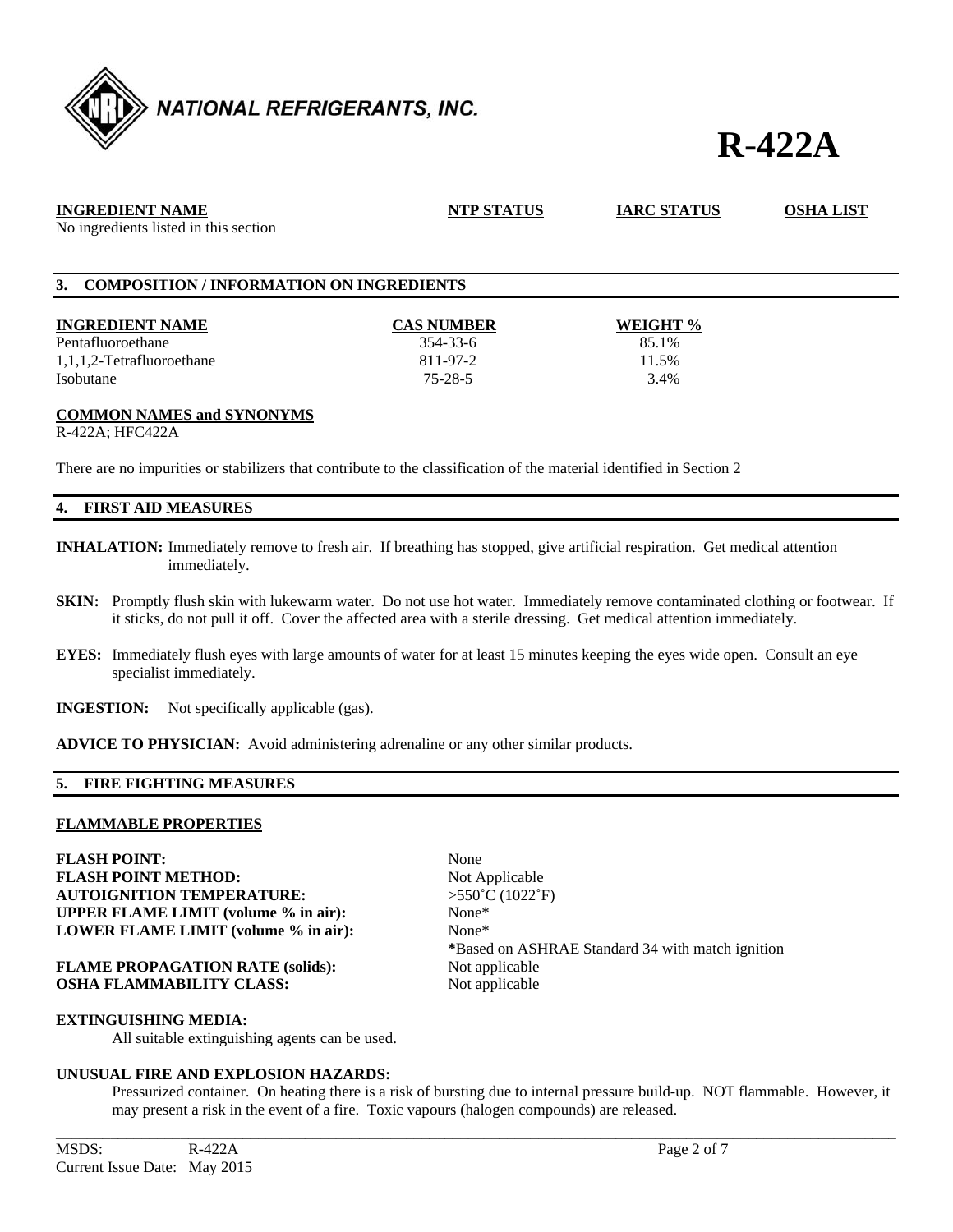

#### **SPECIAL FIRE FIGHTING PRECAUTIONS INSTRUCTIONS**:

 Stay upwind. Evacuate all personnel away from the fumes. Cool down the containers/equipment exposed to heat with a water spray. Fire-fighters must use self-contained breathing apparatus.

#### **6. ACCIDENTAL RELEASE MEASURES**

#### **SAFEGUARDS (Personnel):**

 Avoid contact with skin and eyes. Do not breathe gas. No naked flames. Do not smoke. For further information refer to section 8 "Exposure controls/personal protection." Heavy vapours. Shut off low-level openings in the vicinity (ventilation shafts, drains. . .). Prevent the product from entering cellars, basements or pits. Stop the leak. Ventilate spillage area. Ventilate basements.

#### **ENVIRONMENTAL PRECAUTIONS:**

Prevent the product from spreading into the environment. Contain the spilled material by bunding.

#### **METHODS FOR CLEANING UP**

Recover: Recover as much of the product as possible. Cleaning/Decontamination: Allow residual product to evaporate. Disposal: For disposal of contaminated materials refer to section 13: "Disposal Considerations"

#### **7. HANDLING AND STORAGE**

#### **HANDLING (Personnel):**

 Avoid breathing vapors and liquid contact with eyes, skin or clothing. Use with sufficient ventilation to keep employee exposure below recommended limits. Avoid contact with hot surfaces. Avoid high temperatures. Smoking is forbidden.

#### **STORAGE RECOMMENDATIONS:**

 Storage facilities should be equipped with ventilation at low level. Take all necessary precautions to avoid the accidental release of the product outside, due to the rupture of containers or transfer system. Keep the container tightly closed and dry in a cool, well-ventilated area. Keep at temperatures not exceeding  $45^{\circ}$  and away from any source of heat or ignition.

#### **INCOMPATIBILITIES:**

Refer to the detailed list of incompatible materials (section 10 "Stability/Reactivity). Incompatible with magnesium and its alloys, zinc and its alloys, and aluminum alloys containing more than 2% magnesium

#### **8. EXPOSURE CONTROLS / PERSONAL PROTECTION**

#### **ENGINEERING CONTROLS:**

Ensure good ventilation of the work station.

#### **PERSONAL PROTECTIVE EQUIPMENT**

#### **SKIN PROTECTION:**

 Skin contact with refrigerant may cause frostbite. General work clothing and gloves (leather) should provide adequate protection. If prolonged contact with liquid or gas is anticipated, insulated gloves constructed of PVA, neoprene or butyl rubber should be used. Any contaminated clothing should be promptly removed and washed before reuse.

**\_\_\_\_\_\_\_\_\_\_\_\_\_\_\_\_\_\_\_\_\_\_\_\_\_\_\_\_\_\_\_\_\_\_\_\_\_\_\_\_\_\_\_\_\_\_\_\_\_\_\_\_\_\_\_\_\_\_\_\_\_\_\_\_\_\_\_\_\_\_\_\_\_\_\_\_\_\_\_\_\_\_\_\_\_\_\_\_\_\_\_\_\_\_\_\_\_\_\_\_\_\_\_\_\_\_\_\_** 

#### **EYE PROTECTION:**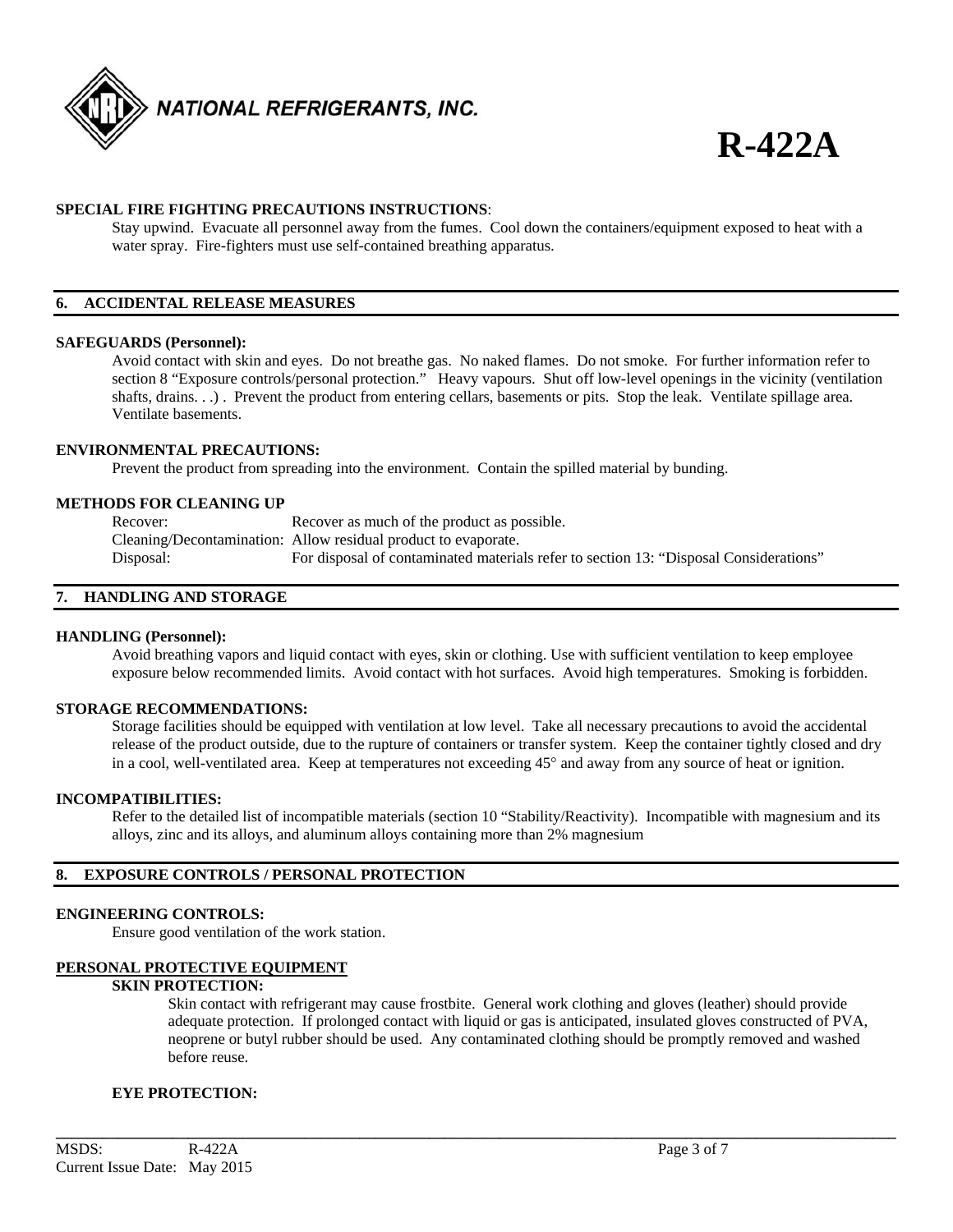

For normal conditions, wear safety glasses. Where there is reasonable probability of liquid contact, wear chemical safety goggles.

#### **RESPIRATORY PROTECTION:**

 None generally required for adequately ventilated work situations. For accidental release or non-ventilated situations, or release into confined space, where the concentration may be above the PEL of 1,000 ppm, use a self contained, NIOSH approved breathing apparatus or supplied air respirator. For escape: use the former or a NIOSH approved gas mask with organic vapor canister.

#### **ADDITIONAL RECOMMENDATIONS:**

Where contact with liquid is likely, such as in a spill or leak, impervious boots and clothing should be worn. High dose-level warning signs are recommended for areas of principle exposure. Provide eyewash stations and quick drench shower facilities at convenient locations. For tank cleaning operations, see OSHA regulations, 29 CFR 1910.132 and 29 CFR 1910.133.

### **EXPOSURE GUIDELINES**

| <b>INGREDIENT NAME</b>                | ACGIH TLV                       | OSHA PEL | <b>OTHER LIMIT</b>               |
|---------------------------------------|---------------------------------|----------|----------------------------------|
| $1,1,1,2,2$ -Pentabluoroethane(R-125) | None                            | None     | $*1000$ ppm TWA $(8 \text{ hr})$ |
| $1,1,1,2$ -Tetrafluoroethane (R-134a) | None                            | None     | $*1000$ ppm TWA $(8 \text{ hr})$ |
| Isobutane                             | $1000$ ppm TWA $(8 \text{ hr})$ | None     | $*800$ ppm TWA $(10 \text{ hr})$ |

 $=$  Workplace Environmental Exposure Level (AIHA)

\*\* = National Institute of Occupational Safety & Health (NIOSH)

#### **OTHER EXPOSURE LIMITS FOR POTENTIAL DECOMPOSITION PRODUCTS:**

 Impervious gloves, chemical splash goggles, and impermeable clothing should be worn when handling refrigerant. Under normal conditions, no respiratory protection is required when using this product. Self-contained breathing apparatus (SCBA) is required in the event of insufficient ventilation. Do not drink, eat or smoke in the workplace.

**\_\_\_\_\_\_\_\_\_\_\_\_\_\_\_\_\_\_\_\_\_\_\_\_\_\_\_\_\_\_\_\_\_\_\_\_\_\_\_\_\_\_\_\_\_\_\_\_\_\_\_\_\_\_\_\_\_\_\_\_\_\_\_\_\_\_\_\_\_\_\_\_\_\_\_\_\_\_\_\_\_\_\_\_\_\_\_\_\_\_\_\_\_\_\_\_\_\_\_\_\_\_\_\_\_\_\_\_** 

#### **9. PHYSICAL AND CHEMICAL PROPERTIES**

| <b>APPEARANCE:</b>                       | Colorless                                       |
|------------------------------------------|-------------------------------------------------|
| <b>PHYSICAL STATE:</b>                   | Compressed liquefied gas                        |
| <b>MOLECULAR WEIGHT:</b>                 | 113.6                                           |
| <b>CHEMICAL FORMULA:</b>                 | $CF3CHF2, CF3CH2F, C4H10$                       |
| <b>ODOR:</b>                             | Slight ethereal                                 |
| <b>SPECIFIC GRAVITY:</b>                 | $1.157 \ @ 25^{\circ}C$                         |
| pH:                                      | Not applicable                                  |
| <b>BOILING POINT:</b>                    | -46.2 $\rm{^{\circ}C}$ to $-41.5\rm{^{\circ}C}$ |
| <b>FREEZING POINT:</b>                   | Soluble in common solvents                      |
| <b>VAPOR PRESSURE:</b>                   | 1220 kPa, @ 25°C                                |
| VAPOR DENSITY (air $=1.0$ ):             | 3.93                                            |
| <b>EVAPORATION RATE:</b>                 | $>1$ (CC1 <sub>4</sub> +1)                      |
| % VOLATILES:                             | 100%                                            |
| <b>ODOR THRESHHOLD:</b>                  | Not established                                 |
| <b>FLAMMABILTIY:</b>                     | Not applicable                                  |
| LEL/UEL:                                 | None/None                                       |
| <b>RELATIVE DENSITY:</b>                 | 1.157 g/cm <sup>3</sup> @ $25^{\circ}$ C        |
| <b>PARTITION COEFF (n-octanol/water)</b> | Not applicable                                  |
| <b>AUTO IGNITION TEMP:</b>               | Not determined                                  |
| <b>DECOMPOSITION TEMPERATURE:</b> >250°C |                                                 |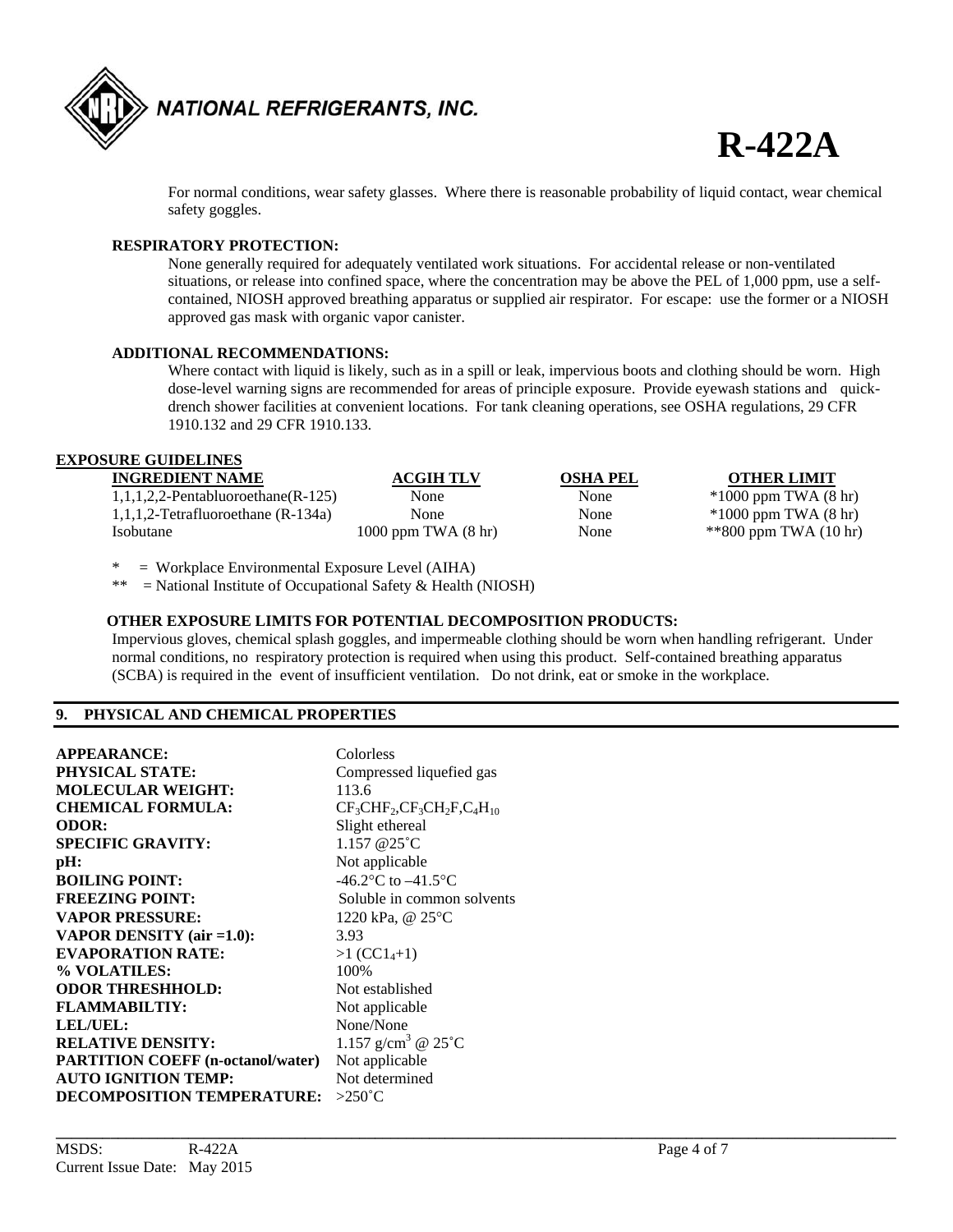

**VISCOSITY:** Not applicable **FLASH POINT:** Not applicable (Flash point method and additional flammability data are found in Section 5) **10. STABILITY AND REACTIVITY** 

### **NORMALLY STABLE (CONDITIONS TO AVOID):**

The product is stable. However, avoid open flames and high temperatures.

#### **INCOMPATIBILITIES:**

Incompatible with alkali or alkaline earth metals, powdered metals, magnesium.

#### **HAZARDOUS DECOMPOSITION PRODUCTS:**

Decomposition products are hazardous. This material can be decomposed by high temperatures (open flames, glowing metal surfaces, etc.) forming hydrofluoric acid and possibly carbonyl fluoride.

#### **HAZARDOUS POLYMERIZATION:**

Will not occur.

#### **11. TOXICOLOGICAL INFORMATION**

#### **IMMEDIATE (ACUTE) EFFECTS:**

| $HFC-125:$ | $LC50:4$ hr. (rat) $-$ > 800,000 ppm              |
|------------|---------------------------------------------------|
|            | Cardiac Sensitization threshold (dog) 75,000 ppm. |
| HFC-134a:  | $LC50:4$ hr. (rat) - > 500,000 ppm                |
|            | Cardiac Sensitization threshold (dog) 80,000 ppm. |
| R-600a:    | $LC50: 15 \text{ min.}$ (rat) - 570,000 ppm       |

#### **DELAYED (SUBCHRONIC AND CHRONIC) EFFECTS:**

| $HFC-125$ :  | Teratogenic NOEL (rat and rabbit) $-50,000$ ppm  |
|--------------|--------------------------------------------------|
|              | Subchronic inhalation (rat) NOEL - $>50,000$ ppm |
|              | Chronic NOEL $-10,000$ ppm                       |
| HFC-134a:    | Teratogenic NOEL (rat and rabbit) $-40,000$ ppm  |
|              | Subchronic inhalation (rat) NOEL - 50,000 ppm    |
|              | Chronic NOEL $-10,000$ ppm                       |
| $R - 600a$ : | Subchronic inhalation (rat) NOAEL - 4,489 ppm    |

#### **OTHER DATA:**

HFC–125, HFC–134a: Not active in four genetic studies R-600a: Negative Ames test with and without activation

#### **POTENTIAL HEALTH HAZARDS**

**SKIN:** Irritation can result from a defatting action on tissue. Liquid contact may cause frostbite.

**EYES:** Liquid may cause frostbite. Mist may irritate.

 **INHALATION:** Overexposure may cause dizziness and loss of concentration. At higher levels, central nervous system depression and cardiac arrhythmia may result.

**\_\_\_\_\_\_\_\_\_\_\_\_\_\_\_\_\_\_\_\_\_\_\_\_\_\_\_\_\_\_\_\_\_\_\_\_\_\_\_\_\_\_\_\_\_\_\_\_\_\_\_\_\_\_\_\_\_\_\_\_\_\_\_\_\_\_\_\_\_\_\_\_\_\_\_\_\_\_\_\_\_\_\_\_\_\_\_\_\_\_\_\_\_\_\_\_\_\_\_\_\_\_\_\_\_\_\_\_**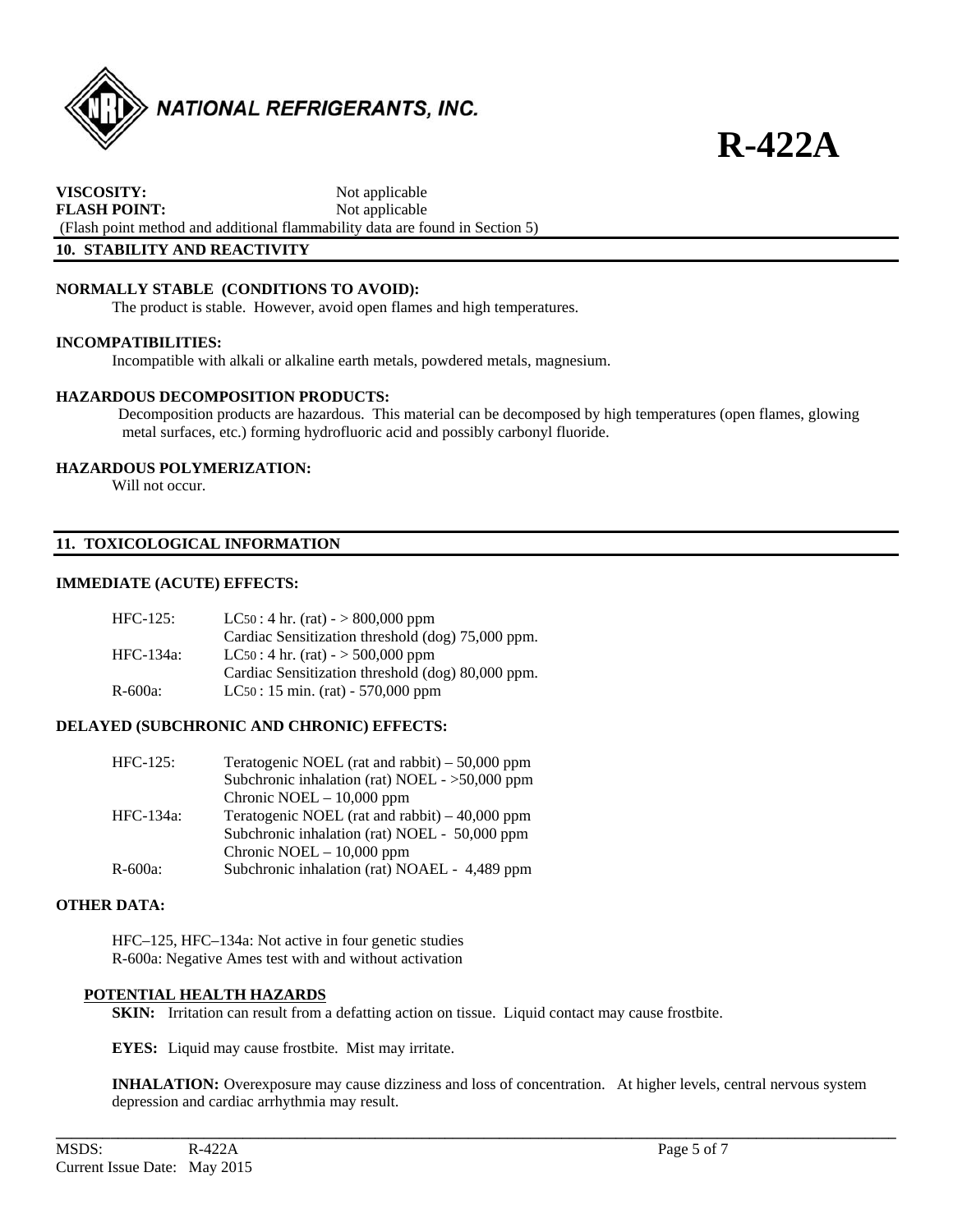



**INGESTION:** Unlikely route of exposure. Should it result, discomfort in the gastrointestinal tract would occur.

#### **DELAYED EFFECTS:** None Known

**CHRONIC (CANCER) INFORMATION:** None of the components are designated as carninogens by IARC, NTP, OSHA, or ACHIH.

#### **TERTATOLOGY (BIRTH DEFECT) INFORMATION:** No hazard expected

**Ingredients found on one of the OSHA designated carcinogen lists are listed below.** 

| <b>INGREDIENT NAME</b>                | <b>NTP STATUS</b> | <b>IARC STATUS</b> | OSHA LIST |
|---------------------------------------|-------------------|--------------------|-----------|
| No ingredients listed in this section |                   |                    |           |
|                                       |                   |                    |           |

#### **12. ECOLOGICAL INFORMATION**

#### **MOBILITY**

**Volatility:** Product is volatile when in aqueous solution.

#### **Expected behavior of the product:**

| <b>BIODEGRADABILITY</b><br>Ultimate aerobic biodegradability: | Not readily biodegradable. (evaluation by structure-activity relationship) |
|---------------------------------------------------------------|----------------------------------------------------------------------------|
| <b>BIOACCUMULATION</b><br><b>Bioconcentration factor:</b>     | No information available.                                                  |
| <b>ECOTOXICITY</b><br>--Effects on the aquatic environment:   | No information available.                                                  |

#### **13. DISPOSAL CONSIDERATIONS**

#### **WASTE DISPOSAL:**

 Do not allow product to be released into the environment. Disposal must comply with federal, state, and local disposal or discharge laws. Consult the manufacturer or supplier for information regarding recovery and recycling of the product. If recovery is not possible, incinerate at a licensed installation.

## **CONTAMINATED PACKAGING Decontamination/Cleaning:** De-gas **Destruction/Disposal:** Re-usable containers: Return to the supplier Disposable containers: Dispose of at an authorized landfill site. **NOTE:** The user's attention is drawn to the possible existence of local regulations regarding disposal.

**\_\_\_\_\_\_\_\_\_\_\_\_\_\_\_\_\_\_\_\_\_\_\_\_\_\_\_\_\_\_\_\_\_\_\_\_\_\_\_\_\_\_\_\_\_\_\_\_\_\_\_\_\_\_\_\_\_\_\_\_\_\_\_\_\_\_\_\_\_\_\_\_\_\_\_\_\_\_\_\_\_\_\_\_\_\_\_\_\_\_\_\_\_\_\_\_\_\_\_\_\_\_\_\_\_\_\_\_** 

### **14. TRANSPORT INFORMATION**

| US DOT ID NUMBER:            | UN3163                                                              |
|------------------------------|---------------------------------------------------------------------|
| US DOT PROPER SHIPPING NAME: | Liquefied Gas, n.o.s (Pentafluoroethane, 1,1,1,2-Tetrafluoroethane) |